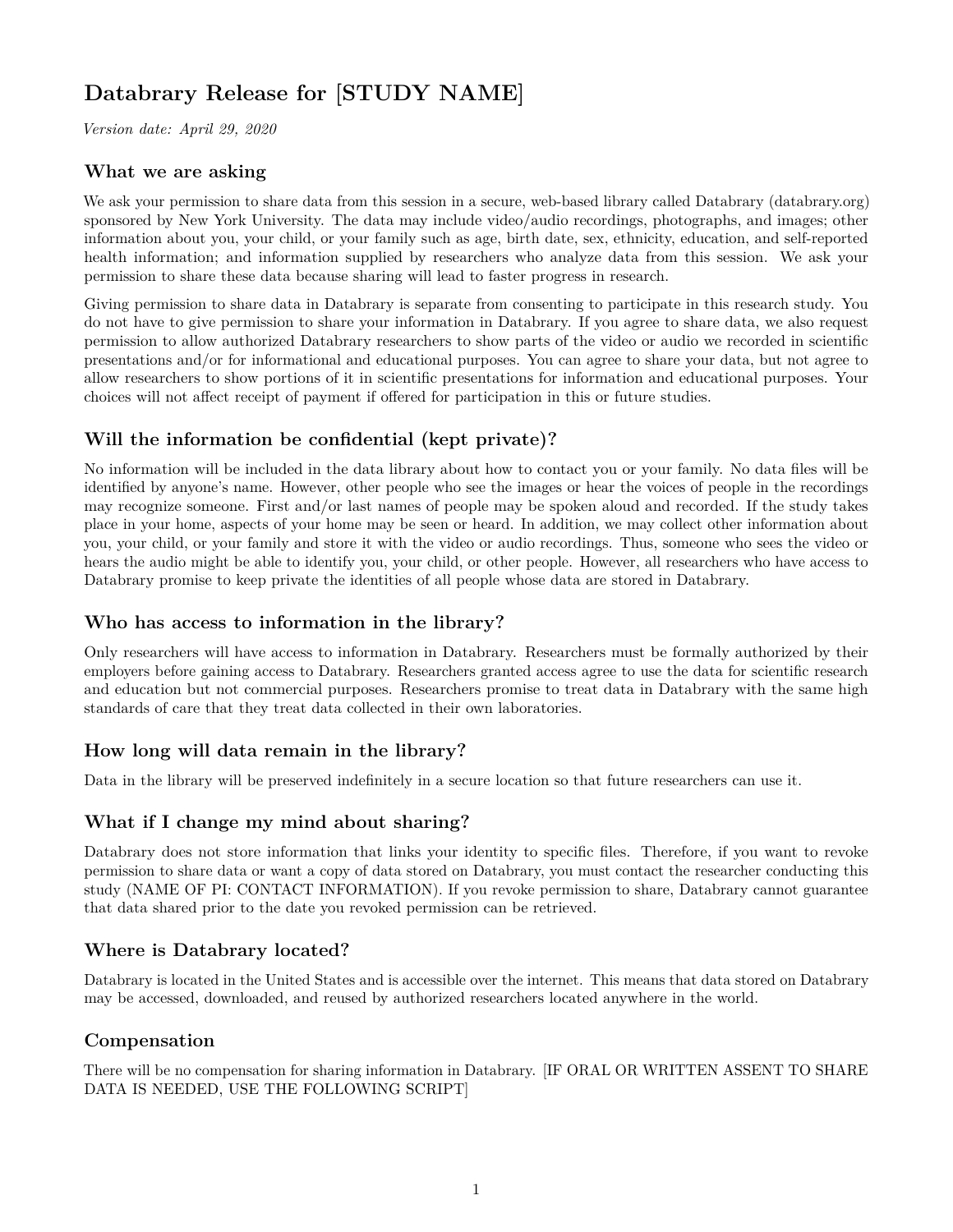# **Assent to Share Script for Child Participants**

### **Spoken to child by Experimenter:**

*Earlier, we asked you if you wanted to be in the study and if we could record you while you [describe task]. You said yes.*

*Right now, only the people who work in this room will see the recordings of you or other information about you from this session. Is it okay with you if we put these recordings and other information about you in a library so that other scientists who don't work in this room can also see it? There are many other scientists who want to learn about how children grow and change, but they can't because they don't work in this room.*

*If you say yes, only other scientists who have approval to use the library will see the recordings or other information. Your friends, your teachers, and your classmates won't be able to see them unless you say it is okay.*

*You can talk this over with your parents before you decide if you want your recordings and other information to be in the library. I will also ask your parents to give their permission for your recordings to be in the library, but even if your parents say "yes" you can still say "no" and decide not to put your recordings in the library.*

*If you don't want your recordings and other information to be in the library, we don't have to put them in there. Remember, having your recordings and other information in the library is up to you. No one will be upset if you don't want the recordings and other information to be in there.*

*You can ask any questions that you have about the library. If you have a question later that you didn't think of now, you can call me or ask [your parents, teacher, whoever the child may choose] to call me at [telephone number].*

*Would you allow your recordings and other information to be stored in the library?*

[Participant answers yes or no; only a definite yes may be taken as permission to share.]

**ORAL ASSENT**: Researcher must record response in signature table and initial.

**WRITTEN ASSENT**: *If you can read and write, and want to have your recordings and other information stored in the library, I can show you the box to check in the signature table.*

*Would you allow other people besides scientists working in the library to see parts of the recordings?*

[Participant answers yes or no; only a definite yes may be taken as permission to share.]

**ORAL ASSENT**: Researcher must record response in signature table and initial.

**WRITTEN ASSENT**: *If you can read and write, and you want to allow other people to see parts of the recordings, I can show you the box to check in the signature table.*

## **Signatures**

All people in the session must decide whether to provide permission for one of the following types of sharing:

#### **Permission to share with authorized researchers**

I give permission to share data from this session with authorized researchers in a secure library called Databrary. Authorized researchers may use the material for non-commercial research and educational purposes.

### OR

#### **Permission to show excerpts and images**

I give permission to share data from this session with authorized researchers in a secure library called Databrary. Authorized researchers may use the data for non-commercial research and educational purposes.

In addition, I give permission for authorized researchers to show selected excerpts or images from shared recordings in public settings for informational or educational purposes. I understand that at times these presentations may be videotaped or recorded by people who sponsor presentations, and that the recordings may be made available to the public via the internet (e.g., YouTube). In giving my permission, I trust that authorized researchers will use their professional judgment and uphold ethical principles in determining which excerpts or images to present and to which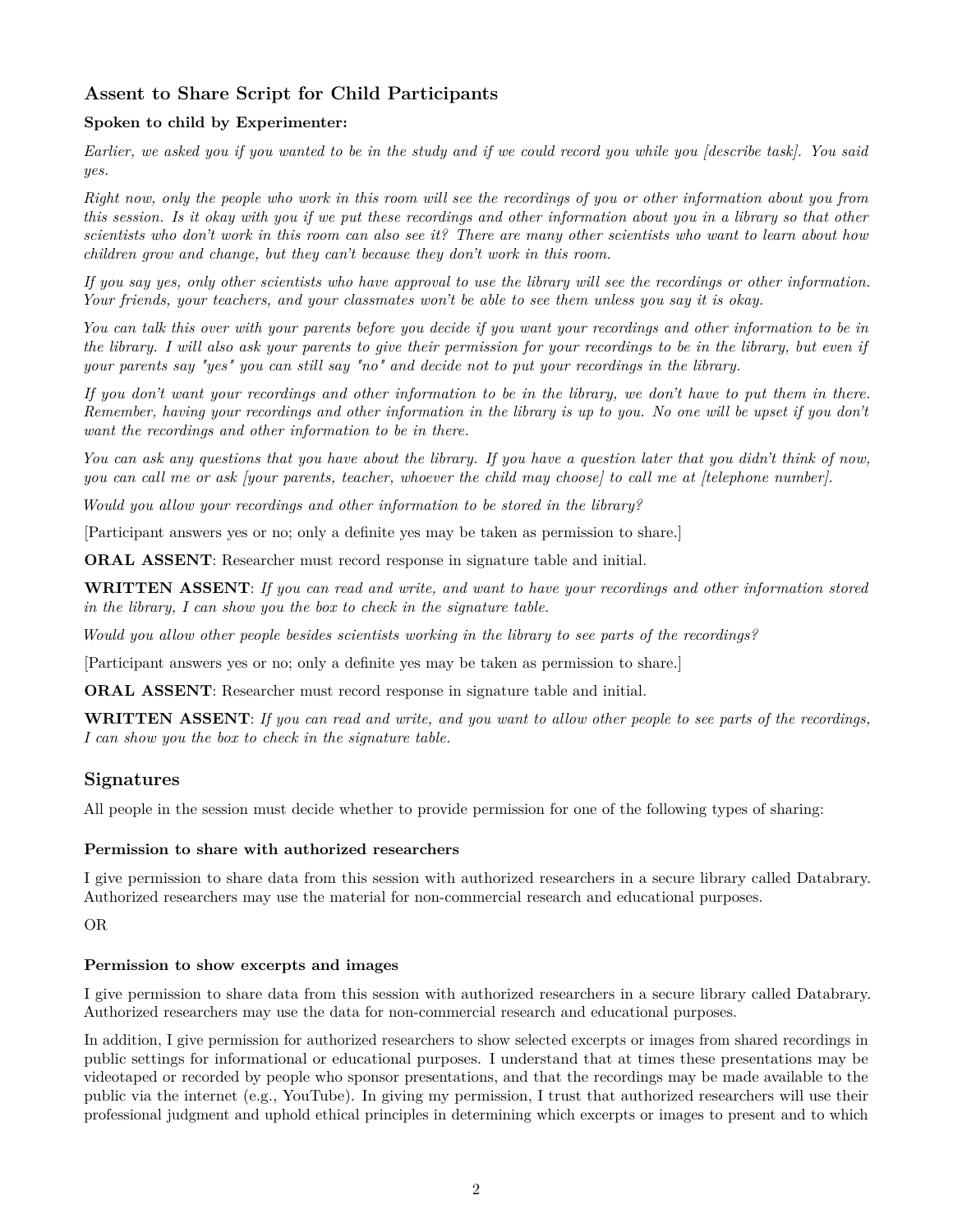audiences. No one directly associated with this research project or Databrary will make your data directly available to the public.

We will give you a copy of this form and the signature page for your records. If you have any questions about the data-sharing library, please email contact@databrary.org<sup>[1](#page-2-0)</sup>. For questions about your rights as a research participant, you may contact [APPROPRIATE CONTACT FOR LOCAL INSTITUTION].

## **Adults**

By signing below, I indicate that I understand this Databrary Release document and have recorded my own choices for sharing the data from this session in Databrary and allowing authorized researchers to show excerpts.

+--------------------------------------------------------+--------------+ | I give permission to share my data with authorized | [] Yes [] No | | researchers. | | | | | | **OR** | | +========================================================+============+ | I give permission to share my data with authorized | [] Yes [] No | | researchers AND permission for authorized researchers | | | to show excerpts and images. | | +--------------------------------------------------------+--------------+

\_\_\_\_\_\_\_\_\_\_\_\_\_\_\_\_\_\_\_\_\_\_\_\_\_\_\_ \_\_\_\_\_\_\_\_\_\_ \_\_\_\_\_\_\_\_\_\_\_\_\_\_\_\_\_\_\_\_\_\_\_\_\_\_\_

\_\_\_\_\_\_\_\_\_\_\_\_\_\_\_\_\_\_\_\_\_\_\_\_\_\_\_ \_\_\_\_\_\_\_\_\_\_ \_\_\_\_\_\_\_\_\_\_\_\_\_\_\_\_\_\_\_\_\_\_\_\_\_\_\_

#### Signature Date Printed Name

| give permission to share my data with authorized      Yes    Yes    Yes       Yes       Yes       Yes         |
|---------------------------------------------------------------------------------------------------------------|
|                                                                                                               |
|                                                                                                               |
| I give permission to share my data with authorized     Yes    No    researchers AND permission for authorized |
|                                                                                                               |
|                                                                                                               |

Signature Date Printed Name

## **Children Deciding for Themselves (also requires parental consent)**

\_\_\_\_\_\_\_\_\_\_\_\_\_\_\_\_\_\_\_\_\_\_\_\_\_\_\_\_\_\_\_\_\_\_\_\_\_\_\_\_\_\_\_\_\_

\_\_\_\_\_\_\_\_\_\_\_\_\_\_\_\_\_\_\_\_\_\_\_\_\_\_\_\_\_\_\_\_\_\_\_\_\_\_\_\_\_\_\_\_\_

A researcher must read through the Assent to Share Script with those that can provide oral or written assent. A parent or guardian must also decide whether to allow their child to share, and then sign on their behalf.

| ΙNΟ<br>with<br>Yes<br>child's<br>. to share mv<br>™s data<br>permission •<br>$\alpha$<br>--------------                                                                              |
|--------------------------------------------------------------------------------------------------------------------------------------------------------------------------------------|
|                                                                                                                                                                                      |
| OR<br>authorized<br>t researchers                                                                                                                                                    |
| $V_{\alpha}$<br>- IN 1<br>-authorized<br>N∩<br>' researchers .<br>authorized<br>with<br>D permission<br>nermission<br>, share<br>mv<br>child:<br>, data.<br>e 1 ve<br>$+ \sim$<br>Ť0 |

| I give permission to share my child's data with | [] Yes [] No | | authorized researchers AND permission for authorized | | | researchers to show excerpts and images. | | +--------------------------------------------------------+--------------+

\_\_\_\_\_\_\_\_\_\_\_\_\_\_\_\_\_\_\_\_\_\_\_\_\_\_\_ \_\_\_\_\_\_\_\_\_\_ \_\_\_\_\_\_\_\_\_\_\_\_\_\_\_\_\_\_\_\_\_\_\_\_\_\_\_

\_\_\_\_\_\_\_\_\_\_\_\_\_\_\_\_\_\_\_\_\_\_\_\_\_\_\_ \_\_\_\_\_\_\_\_\_\_ \_\_\_\_\_\_\_\_\_\_\_\_\_\_\_\_\_\_\_\_\_\_\_\_\_\_\_

Printed name of child

Signature of Parent/Guardian Date Printed Name

| $\Box$ I give permission to share my child's data with $\Box$ Yes $\Box$<br>$\mathbb{I}$ No                            |
|------------------------------------------------------------------------------------------------------------------------|
| $^{\circ}$ OR<br>authorized researchers.                                                                               |
| I give permission to share my child's data with      Yes    No    authorized researchers AND permission for authorized |
| esearchers to show excerpts and images.                                                                                |
|                                                                                                                        |

Printed name of child

#### Signature of Parent/Guardian Date Printed Name

<span id="page-2-0"></span><sup>1</sup><mailto:contact@databrary.org>